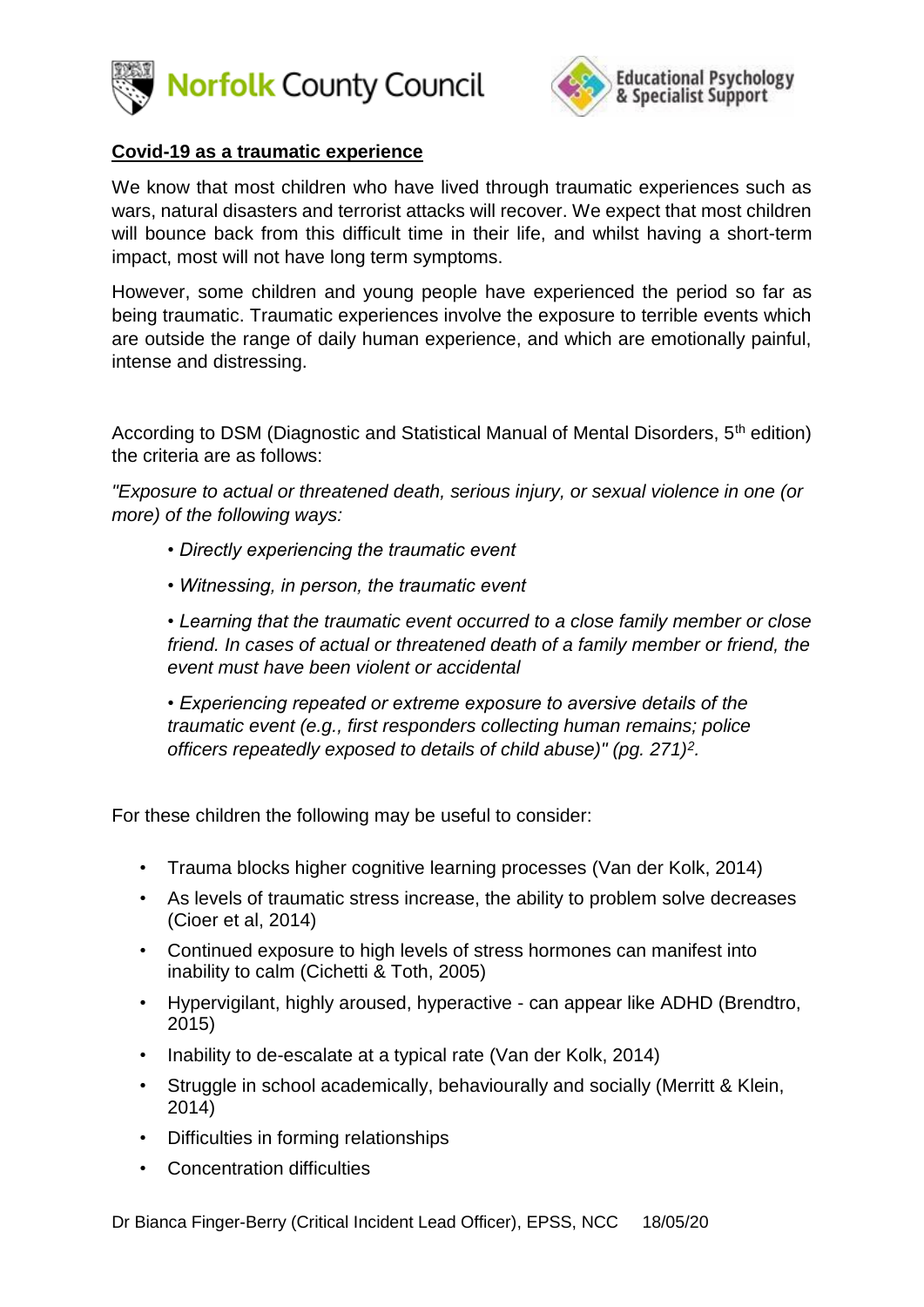



- Inability to conform appears as oppositional behaviour (Fecser, 2015)
- Trauma affects the development of skills, emotions and values (Amendola & Oliver, 2013)

(Trauma in schools: Identifying and working with students who have experienced trauma, Berg, 2017)

Considering developmental aspects are also important:

- Children of all ages are vulnerable, but react in age-specific ways
- Each developmental stage provides both protective self-healing processes and vulnerabilities
- **EXP** Traumatic experience may slow down or expedite developmental transition
- The target of worries and threats age-specific
- Families respond as a system

Uniqueness of children in traumatization :

- **•** Personality: temperament
- . Age
- Family relations
- Meanings of trauma
- Cognitive capacity
- Developmental concerns

(European Network Traumatic Stress)

To identify children who need additional support, it is helpful to understand more about post-traumatic stress disorder. The most common symptoms are:

Re-experiencing: This is when a person involuntarily and vividly relives the traumatic event in the form of flashbacks, nightmares, repetitive and distressing images or sensations, physical sensations such as pain, sweating, feeling sick or trembling

Avoidance and emotional numbing: Trying to avoid being reminded of the traumatic event

Hyperarousal (feeling on edge): Someone with PTSD may be very anxious and find it difficult to relax. They may be constantly aware of threats and easily startled.